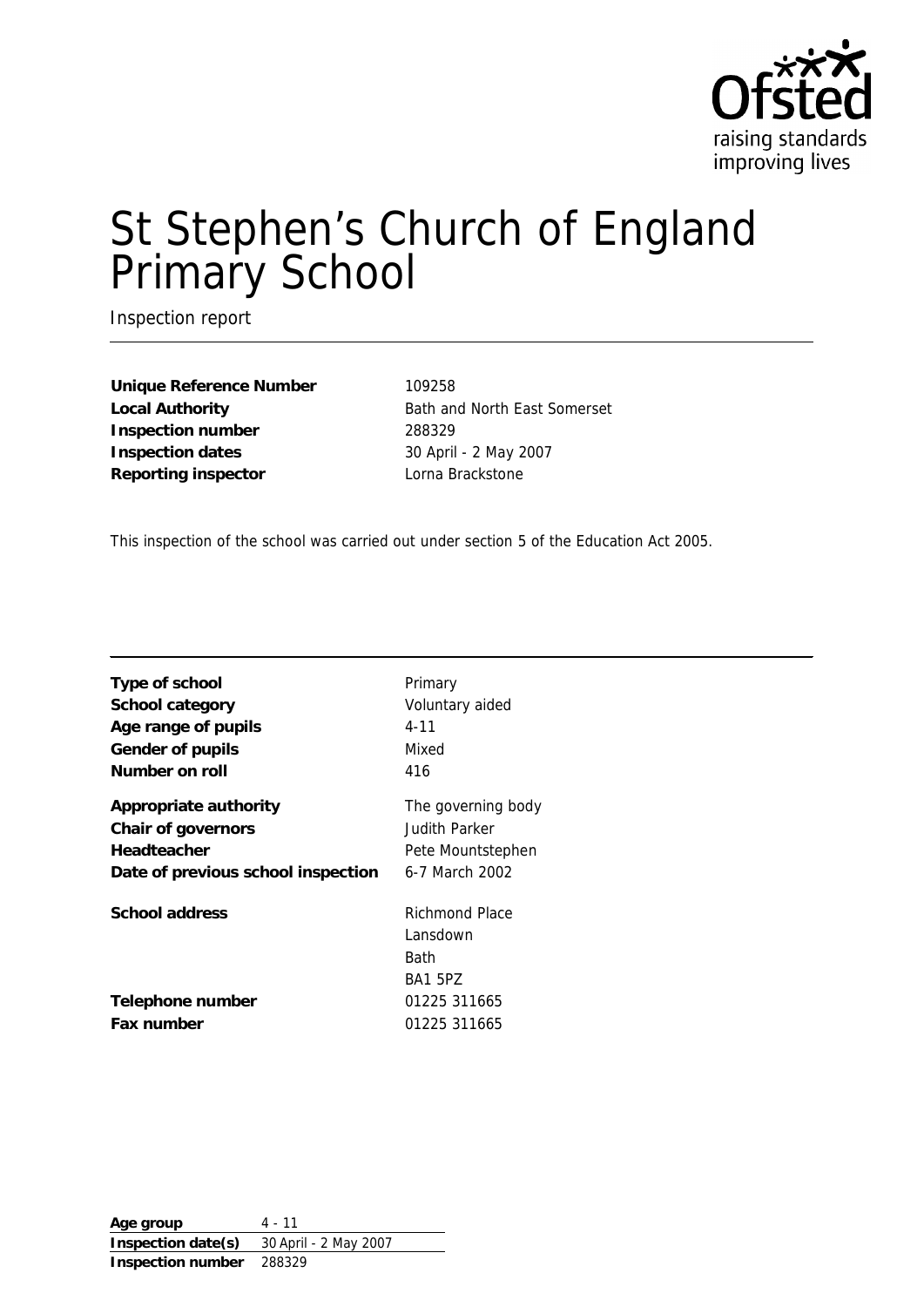© Crown copyright 2007

#### Website: www.ofsted.gov.uk

This document may be reproduced in whole or in part for non-commercial educational purposes, provided that the information quoted is reproduced without adaptation and the source and date of publication are stated.

Further copies of this report are obtainable from the school. Under the Education Act 2005, the school must provide a copy of this report free of charge to certain categories of people. A charge not exceeding the full cost of reproduction may be made for any other copies supplied.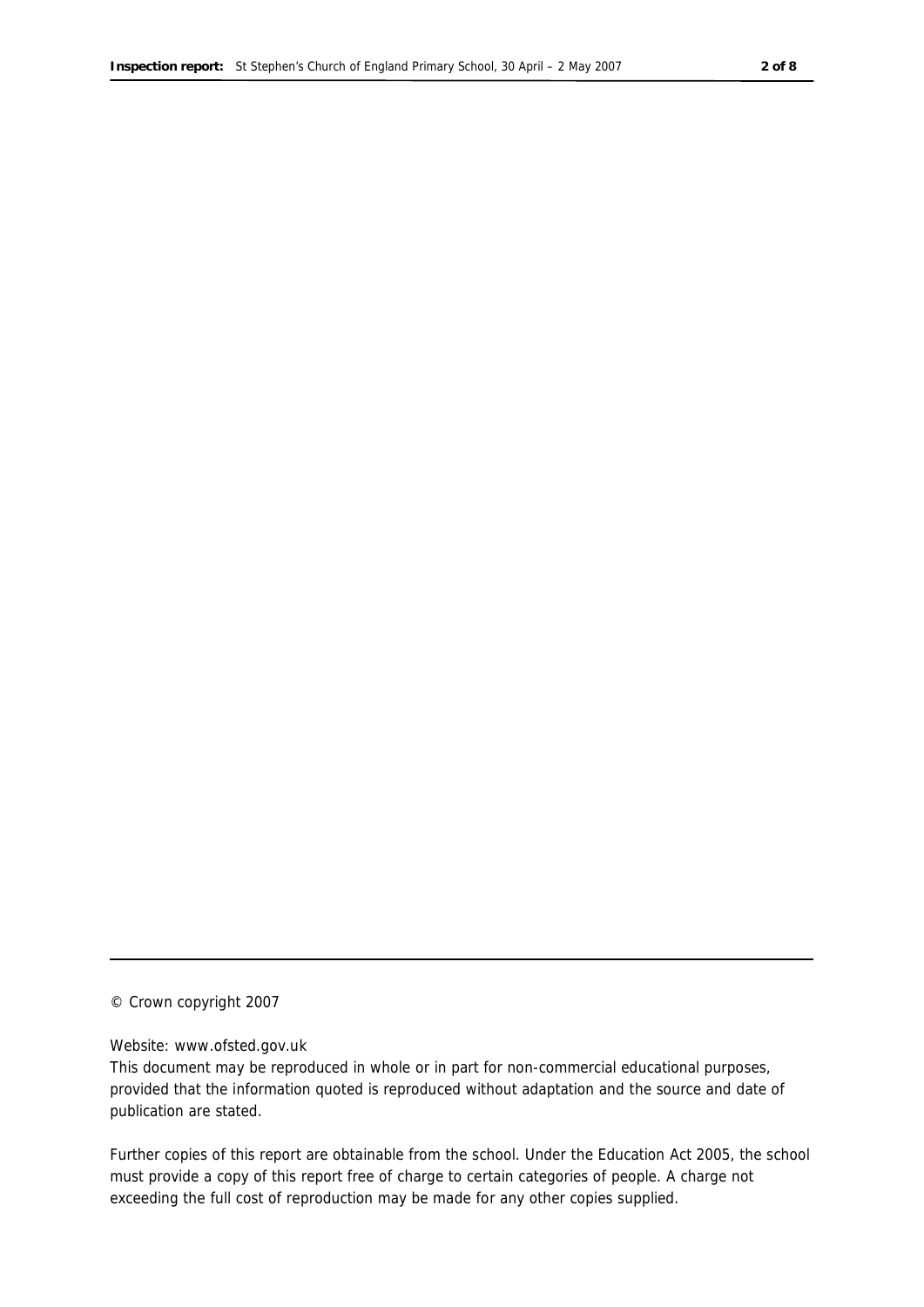## **Introduction**

The inspection was carried out by two Additional Inspectors who investigated the following issues in the upper part of the school: achievement and standards, the quality of teaching and learning, and academic support and guidance. They gathered evidence about current standards and individual progress by observing lessons, looking at pupils' books and analysing data. They spoke to the senior leadership team, subject leaders, governors and pupils. Other aspects of the school's work were not investigated in detail, but inspectors found that the school has a modest view of its overall effectiveness, including the quality of provision.

## **Description of the school**

This large primary school serves a favourable area of the city. Most of the pupils have White British backgrounds. Attainment on entry is above the expected level. Pupil mobility is significantly high in the upper end of the school. This is because of parental professional commitments which require the family to move, or as a result of parents taking their children out of school early to secure a place in the private sector.

#### **Key for inspection grades**

| Grade 1 | Outstanding  |
|---------|--------------|
| Grade 2 | Good         |
| Grade 3 | Satisfactory |
| Grade 4 | Inadequate   |
|         |              |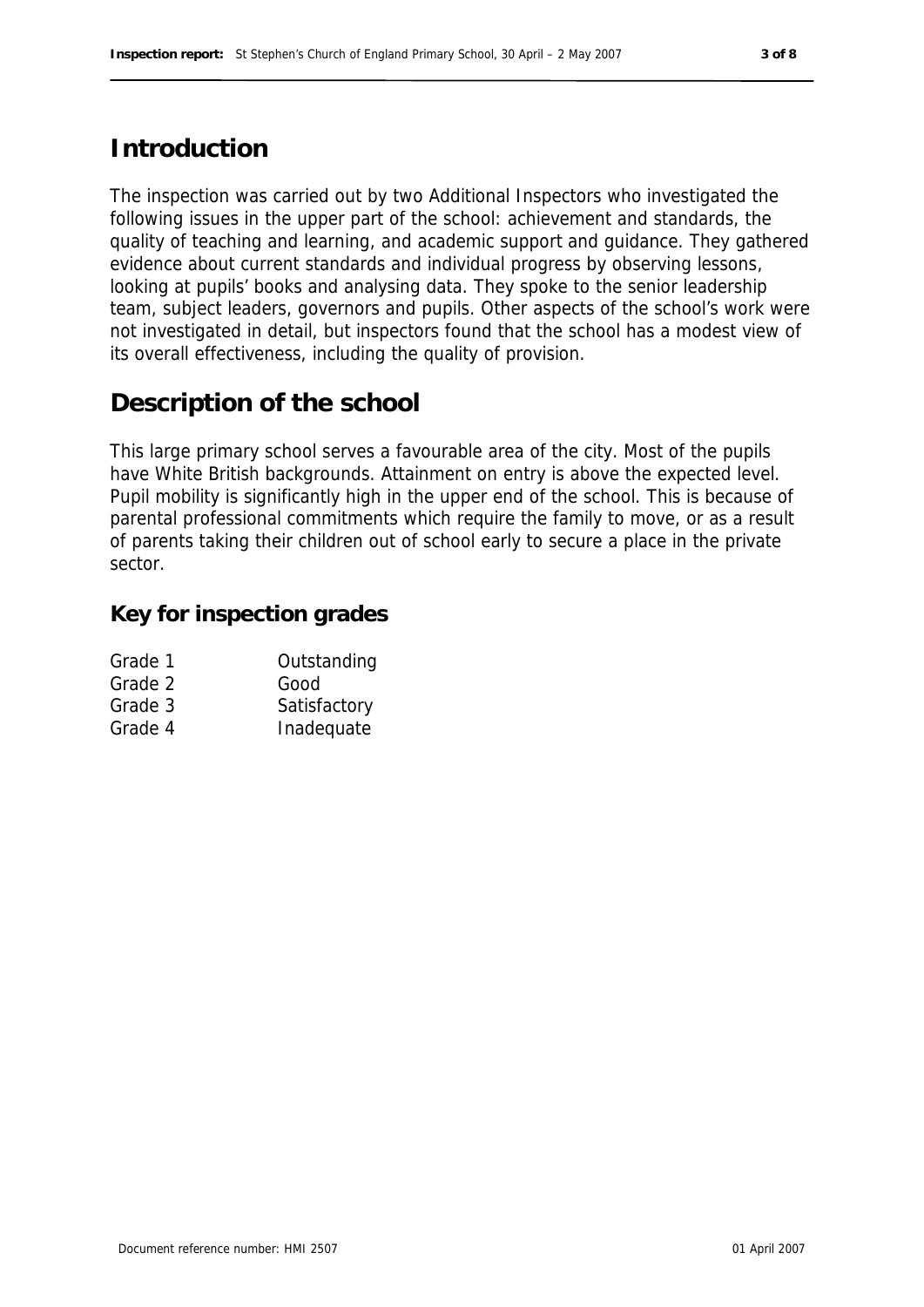# Overall effectiveness of the school **Grade:** 1

This is an outstanding school where pupils receive a first class quality of education. As a result, achievement is outstanding. Pupils attain extremely high standards in all subjects and this prepares them exceptionally well for the next stage of their learning. Parents are unanimous in their view that they 'cannot recommend the school highly enough'.

In the past, pupils' progress in the upper end of the school has been affected by substantial building works, a high turnover of staff and significant pupil mobility. Since the new building has been complete and staffing levels stabilised, the progress made by older pupils has improved. This has been successfully achieved by organising pupils into teaching groups where work is planned to match their specific ability levels. The exceptional progress made in the lower end of the school is now being maintained as they move through the school. A significant minority of pupils who take up vacant places in the upper school have learning difficulties. They are very well supported in their learning through individual programmes and support systems.

Parents agree that it is 'a fantastic school' and accurately identify that the headteacher is the key to its success. He has successfully created an outstanding leadership team who are extremely knowledgeable about all aspects of the school and are very proactive in the improvements made. The headteacher has supported governor development very well and this has resulted in good levels of challenge from well-informed governors. Consequently, overall leadership and management are outstanding.

Personal development and well-being are outstanding. Parents describe the school as having a 'vibrant, warm and caring atmosphere' where pupils flourish in an 'exciting and creative place'. Pupils love coming to school and often cannot wait to get there in the morning. Even before they join, the headteacher welcomes the youngest children into school life in the term before they are due to start by hosting a weekly music session for them. But their eagerness to learn in all years is a result of extremely good relationships between staff and pupils, which are based on mutual respect and high levels of humour. The youngest children in Reception quickly learn to relate to each other and develop good levels of self-confidence. Although a minority of older pupils could take greater care in the way they present their work, they behave very well, have very positive attitudes to learning and develop into mature and sensible young people. This is because the school ensures that the pupils' spiritual, moral, social and cultural development is outstanding. It also liaises very closely with home and this ensures that any problems are ironed out before they get out of hand.

Pupils fully understand the benefits that their sporting activities provide to keep them fit and they know that a healthy diet is essential for a healthy life. Pupils develop very well as members of a community and this is particularly evident when they retell their experiences of successfully engaging in outdoor challenges and experiencing living together under one roof when they go on residential visits. Their views and opinions are aired through the school council, and their fundraising events show that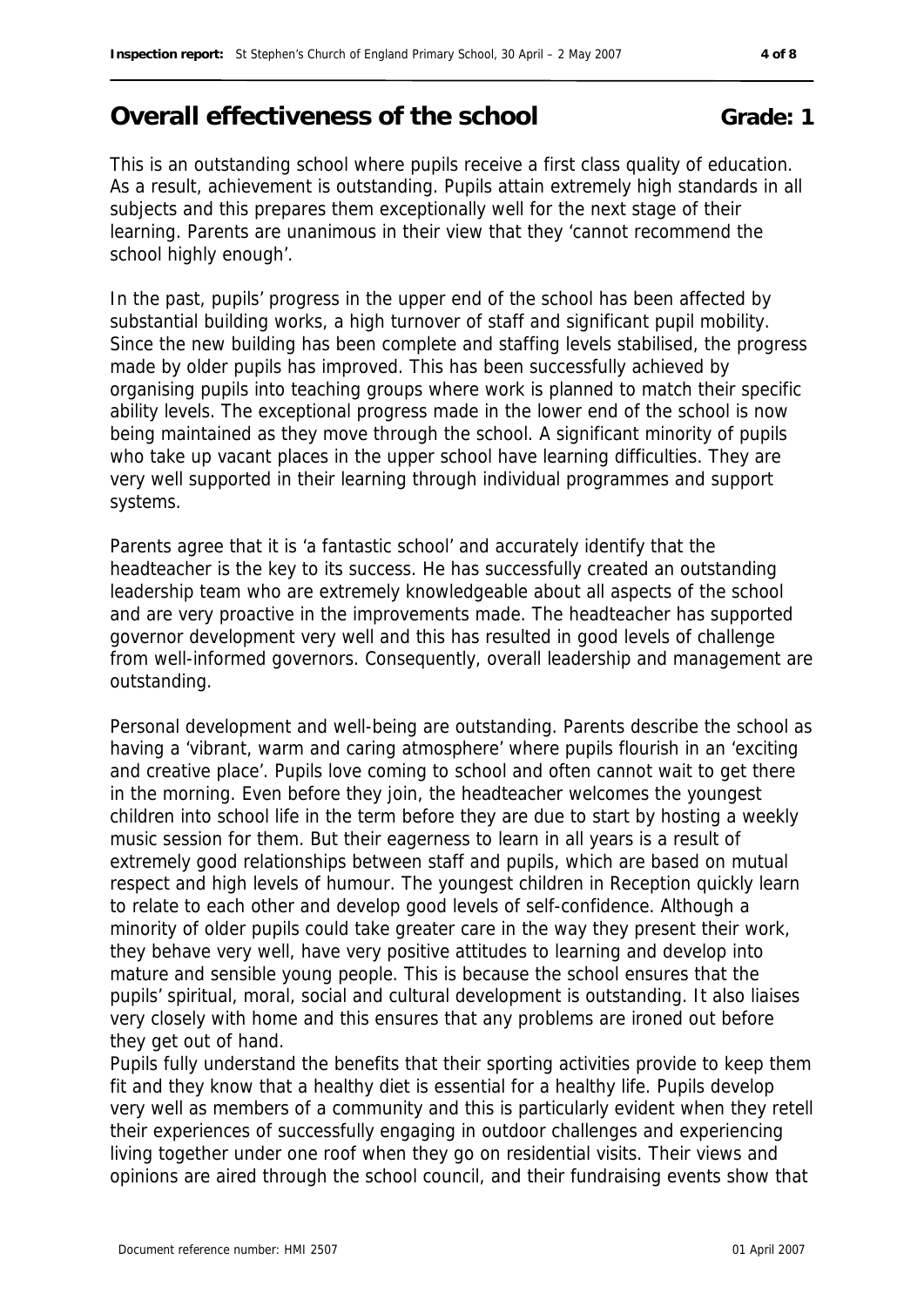they have an exceptional understanding of their place in the local and wider community.

The teaching of the enthusiastic and highly motivated staff is outstanding. The exceptional quality of teaching in Reception is based on an extremely secure knowledge of the needs of these youngsters. Teachers throughout the school create very interesting learning environments where the very high quality work of the pupils is reflected and celebrated very well. They engage pupils well in their learning through skilful questioning and are helped to feel more confident when they work with a partner. Pupils are really made to think and they are encouraged to solve problems. The excellent use of specialist tuition such as sports coaching and musicians promotes pupils' learning very well. Whilst pupils with learning difficulties or disabilities are supported well by teaching assistants, there are occasions when adults in class are not used to best effect when supporting other pupils in the upper part of the school.

Staff plan a curriculum that is exceptionally meaningful and stimulating and, as one parent explained 'encourages curiosity and reflection'. In the Reception classes, children are fully involved in their learning because activities are practical and fun to do. In Years 1 to 6, subjects are carefully linked and this helps the pupils understand what they are learning. For example, topics based on stories stimulate pupils and helps them developed their knowledge and skills across a range of subjects. The wealth of extra-curricular activities ensures that pupils develop interests that will support them for the rest of their life.

Pupils are extremely well cared for and all statutory safeguarding requirements and procedures are in place. This reassures parents, who are 'happy to send them, knowing they are safe and well looked after'. Pupils receive the highest quality academic support and guidance. This means that the pupils have a clear understanding of how they can improve their work and 'are treated as individuals', as parents explained.

The school uses its outstanding partnership links with a very wide range of other institutions to promote provision. For example, as part of their nursery nurse training programme, the students from a local college support the children very well in Reception. Older pupils benefit from specialist support that is provided by local secondary schools and sporting organisations.

The success of St Stephen's can be summed up by one parent who explained that it is 'a well-rounded school. It has a dedicated staff, supportive parents and a headteacher who has imagination, charisma and is in touch and tune with the children'.

#### **What the school should do to improve further**

- ensure that there are consistent expectations for the presentation of work throughout the school
- improve the way that teaching assistants are deployed to support learning in the upper end of the school.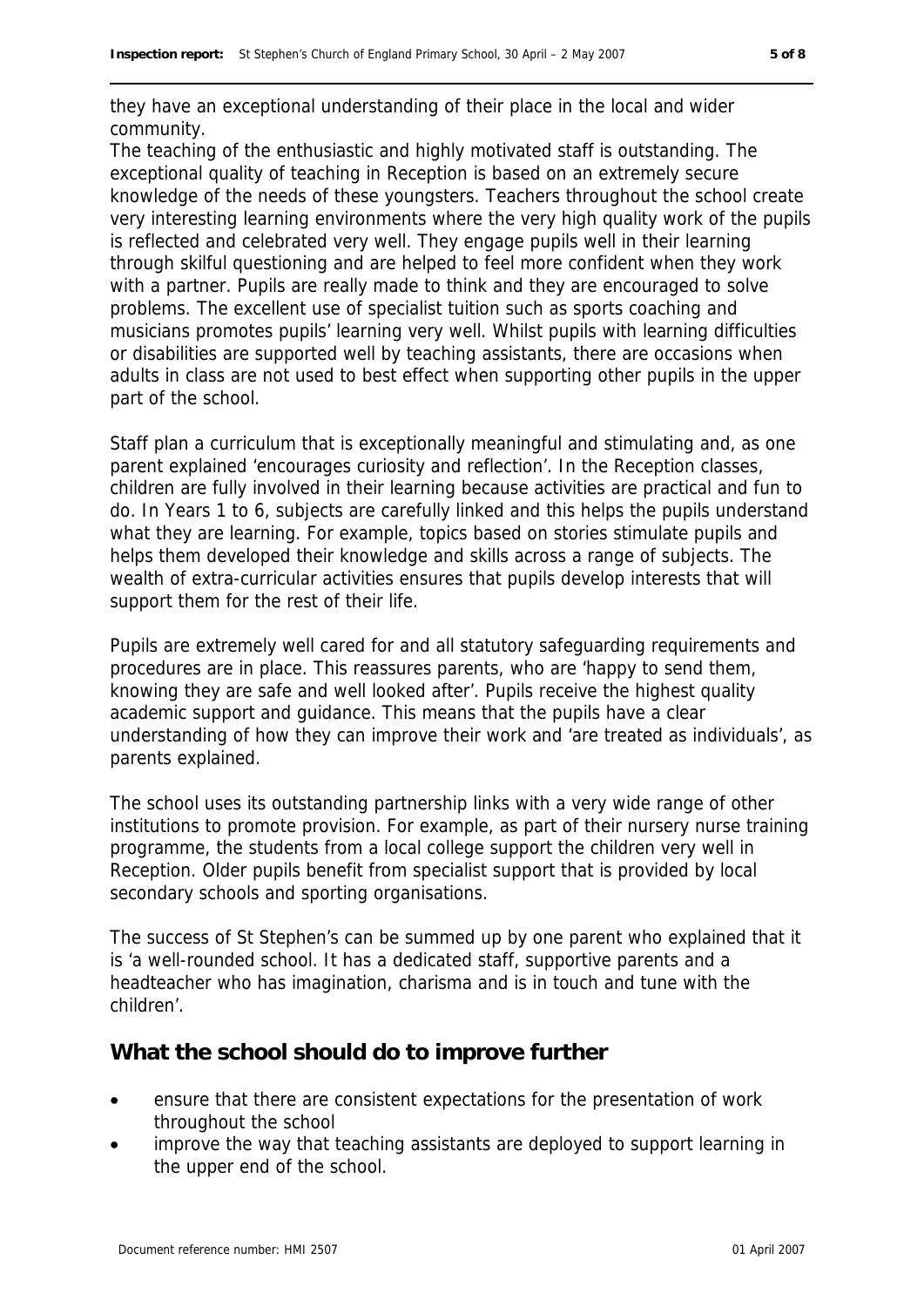**Any complaints about the inspection or the report should be made following the procedures set out in the guidance 'Complaining about inspections', which is available from Ofsted's website: www.ofsted.gov.uk.**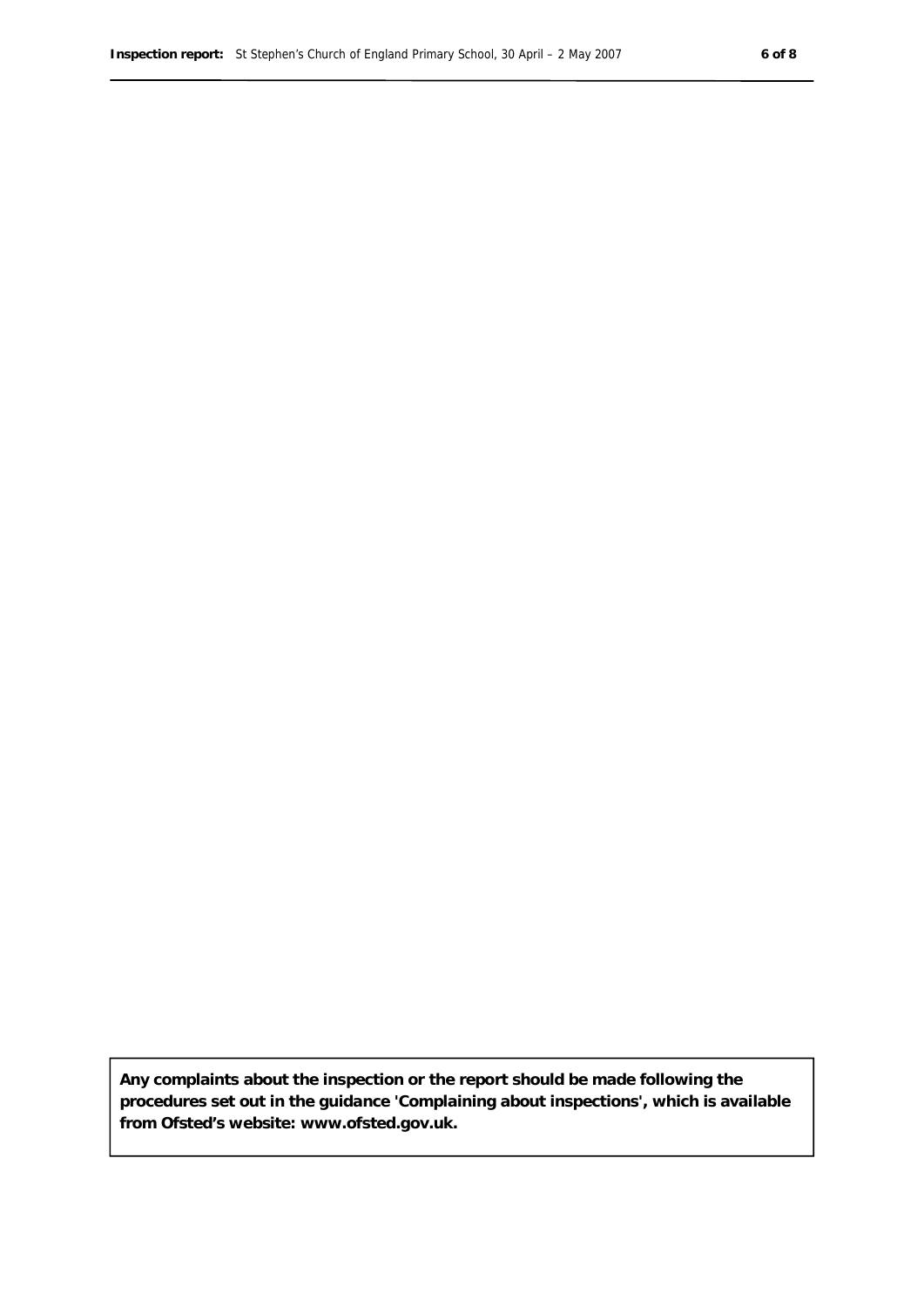#### **Annex A**

# **Inspection judgements**

## **Overall effectiveness**

| How effective, efficient and inclusive is the provision of education,<br>integrated care and any extended services in meeting the needs of<br>learners? |  |
|---------------------------------------------------------------------------------------------------------------------------------------------------------|--|
| The quality and standards in the Foundation Stage                                                                                                       |  |
| The capacity to make any necessary improvements                                                                                                         |  |

## **Achievement and standards**

| ' How well do learners achieve?                |  |
|------------------------------------------------|--|
| The standards <sup>1</sup> reached by learners |  |

## **Personal development and well-being**

| How good is the overall personal development and well-being of the<br>learners? |  |
|---------------------------------------------------------------------------------|--|
| The extent of learners' spiritual, moral, social and cultural development       |  |
| How well learners enjoy their education                                         |  |
| The extent to which learners adopt safe practices                               |  |
| The extent to which learners adopt healthy lifestyles                           |  |
| The extent to which learners make a positive contribution to the community      |  |
| How well learners develop workplace and other skills that will contribute to    |  |
| their future economic well-being                                                |  |

# **The quality of provision**

| How effective are teaching and learning in meeting the full range of<br>learners' needs?              |  |
|-------------------------------------------------------------------------------------------------------|--|
| How well do the curriculum and other activities meet the range of<br>needs and interests of learners? |  |
| How well are learners cared for, guided and supported?                                                |  |

## **Leadership and management**

| How effective are leadership and management in raising<br>achievement and supporting all learners? |     |
|----------------------------------------------------------------------------------------------------|-----|
| Do procedures for safeguarding learners meet current government<br>requirements?                   | Yes |
| Does this school require special measures?                                                         | No  |
| Does this school require a notice to improve?                                                      | Nс  |

 1 Grade 1 - Exceptionally and consistently high; Grade 2 - Generally above average with none significantly below average; Grade 3 - Broadly average to below average; Grade 4 - Exceptionally low.